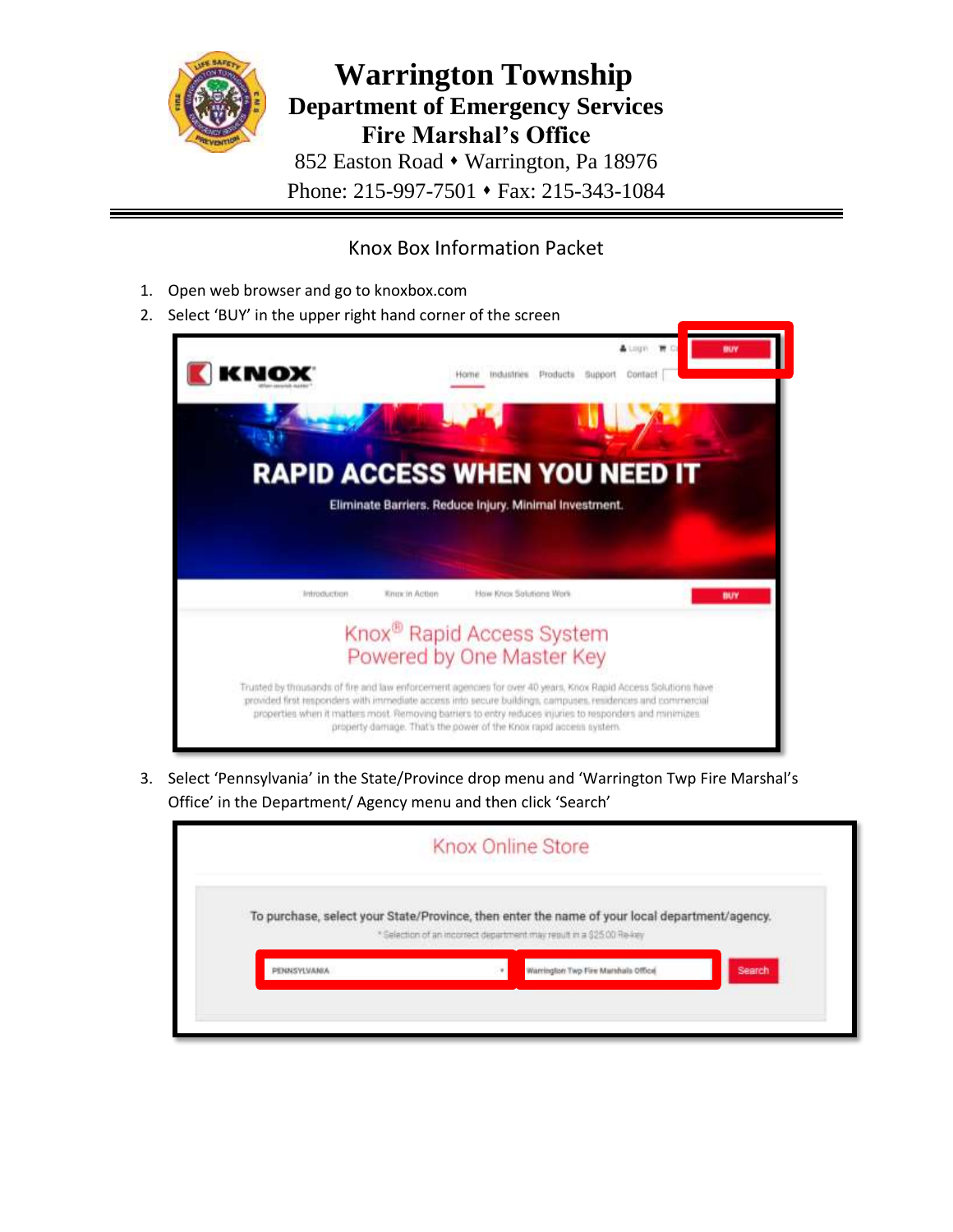

4. Click 'Select Department' when department reads: 'Warrington Twp Fire Marshal's Office, Warrington, PA 18976-2090'

|                                                                                               | <b>Knox Online Store</b> |                                                                       |                          |
|-----------------------------------------------------------------------------------------------|--------------------------|-----------------------------------------------------------------------|--------------------------|
| To purchase, select your State/Province, then enter the name of your local department/agency. |                          | * Selection of an incorrect department may result in a \$25.00 Re-key |                          |
| PENNSYLVANIA                                                                                  | ٠                        | Warrington Twp Fire Manshalo Office                                   | Search                   |
|                                                                                               |                          |                                                                       |                          |
| Warrington Twp Fire Marshals                                                                  |                          |                                                                       | <b>Select Department</b> |
| Office<br>VIARRINGTON, PA 18976-2290                                                          |                          |                                                                       |                          |

5. Select desired KnoxBox dependent on size and need of your occupancy, property or residence. Click on 'Select & Configure' when desired product is found.

| Commercial KnoxBoxes     |                                    |  |  |  |  |
|--------------------------|------------------------------------|--|--|--|--|
| KnoxVault® 4400          | KnoxBox <sup>®</sup> 3200          |  |  |  |  |
| Maximum capacity         | Standard capacity                  |  |  |  |  |
| $\overline{right}$       | $\frac{4^n}{nigh}$                 |  |  |  |  |
| $rac{4.5^{\circ}}{degp}$ | $\frac{3^{\circ}}{\text{dump}}$    |  |  |  |  |
| $\mathcal T$ wide        | $5^{\circ}$ wide $\longrightarrow$ |  |  |  |  |
| Select & Configure       | Select & Configure                 |  |  |  |  |